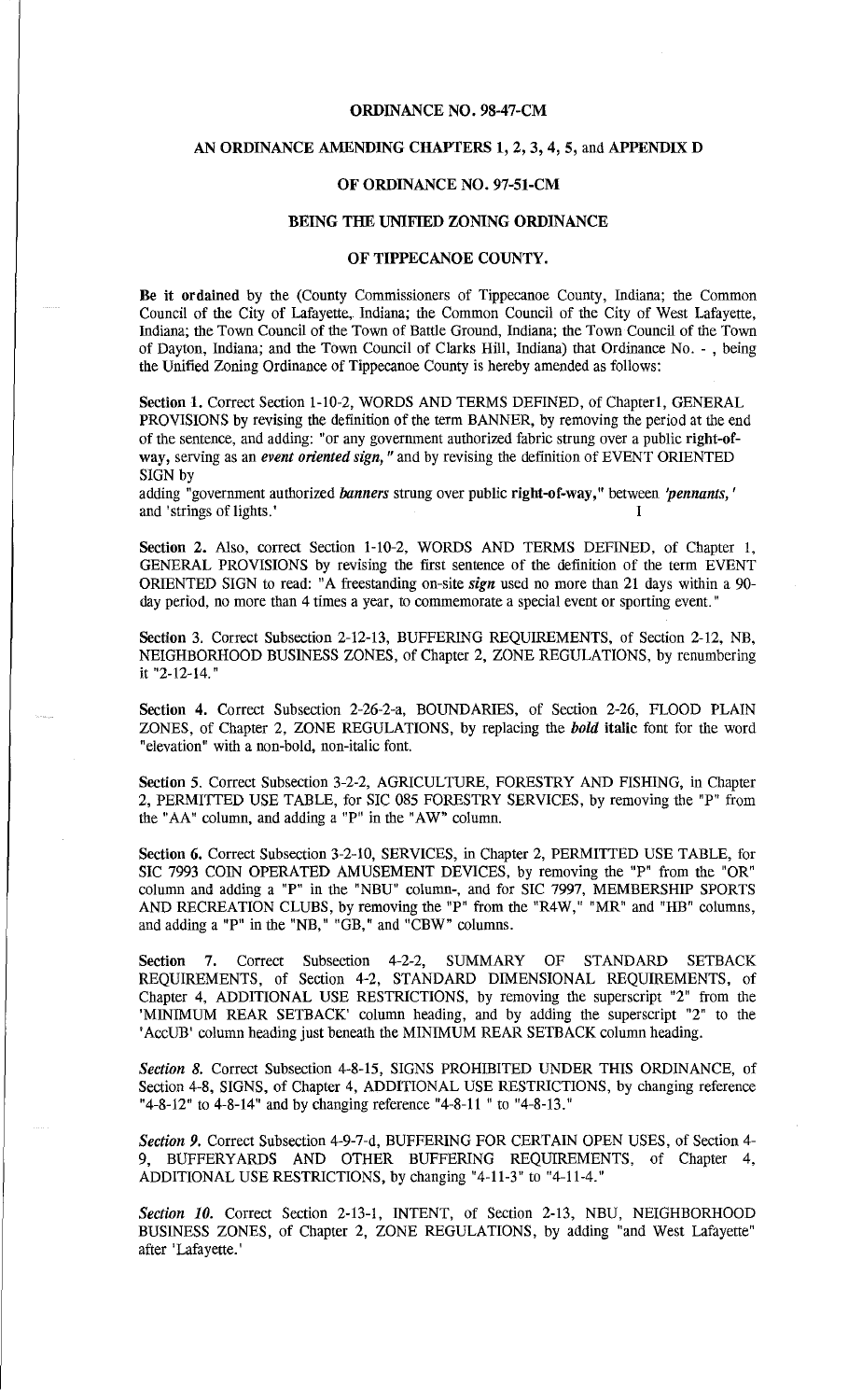*Section 10-a.* Change Section 2-13-4, MINIMUM LOT AREA, of Section 2-13, NBU, NEIGHBORHOOD BUSINESS ZONES, of Chapter 2, ZONE REGULATIONS, by adding:

|              | University-proximate multi-family |                      |                        |
|--------------|-----------------------------------|----------------------|------------------------|
|              |                                   | dwelling:            |                        |
| <b>UNIT</b>  | LIVING AREA,                      | LOT AREA, EACH OF    | LOT AREA, EACH         |
| <b>TYPE</b>  | (sq.fr.)                          | <b>FIRST 3 UNITS</b> | <b>ADDITIONAL UNIT</b> |
| A            | 825 and over                      | $2000$ sq.ft.        | $1000$ sq. ft.         |
| $\mathbf{B}$ | 650-824                           | 1500                 | 1000                   |
| $\mathbb{C}$ | 470-649                           | 1200                 | 750                    |
| D            | under470                          | 1000                 | 600                    |
| Efficiency   |                                   | 800                  | 500                    |

For *university-proximate multi-family* projects containing more than one unit type, the 3 largest units shall be used to calculate *"lot area,* each of first 3 units".

*Section 10-b.* Change Section 2-13-10, MAXIMUM BUILDING HEIGHT, of Section 2-13, NBU, NEIGHBORHOOD BUSINESS ZONES, of Chapter 2, ZONE REGULATIONS, by adding: *"University-proximate multi-family dwelling:* 14' at the finished floor of the upper *story'*  after'35'.'

**Section 10-c.** Change Section 2-13-11, MINIMUM OFF-STREET PARKING REOUIREMENTS, of Section 2-13, NBU, NEIGHBORHOOD BUSINESS ZONES, of Chapter 2, ZONE REGULATIONS, by adding: "(except *university-proximate residences:* see 4-6-4)" after the word *'unit.* <sup>1</sup>

*Section 10-d.* Change Section 4-2-1, SUMMARY OF STANDARD AREA, WIDTH, COVERAGE, AND HEIGHT REQUIREMENTS, of Section 4-2, STANDARD DIMENSIONAL REQUIREMENTS, of Chapter 4, ADDITIONAL USE RESTRICTIONS, by adding to the NBU Zone: "UP: none" under the column headed MINIMUM LOT AREA, PER USE; "6" (footnote) under the column headed MINIMUM LOT AREA, PER D.U.; 70" under the column headed MINIMUM LOT WIDTH; "40" under the column headed MAXIMUM LOT COVERAGE BY ALL BUILDINGS; "30" under the column headed MINIMUM VEGETATIVE COVER; "5" (footnote) under the column headed MAXIMUM BLDG. HEIGHT.

*Section 11.* Correct Sections 2-19-6 and 2-19-11, of Section 2-19, CBW, CENTRAL BUSINESS ZONES, of Chapter 2, ZONE REGULATIONS, by adding "including parking structure" after'100%' in 2-19-6, and after 'REQUIREMENTS' in 2-19-11.

Section 12. Correct Section 3-2-10, SERVICES, of Chapter 3, PERMITTED USE TABLE, for'Outdoor Advertising Signs' by adding "4-8-10" in the Special Conditions colunm.

Section 13. Correct Subsection 4-1-c of Section 4-1, ACCESSORY USES AND ACCESSORY BUILDINGS, of Chapter 4, ADDITIONAL USE RESTRICTIONS, by revising 4-1-c-13 to read: "at permitted hotels, motels and office buildings, restaurants, newsstands, drug stores, gift shops, swimming pools, tennis courts, clubs and lounges;"

Section 14. Correct Subsection 4-4-6-e, SETBACKS FOR PARKING, of Section 4-4, SETBACKS, of Chapter 4, ADDITIONAL USE RESTRICTIONS, by adding the following sentence at the end of 4-4-6-e: "Regarding the development of multi-family dwellings, the no parking setback pertains only to the perimeter of the development, and not to any internal lot lines."

Section 15. Correct Subsection 4-6-11-a, EXCLUSIONS, REDUCTIONS AND EXCEPTIONS, of Section 4-6, PARKING AND LOADING REQUIREMENTS, of Chapter 4, ADDITIONAL USE RESTRICTIONS, by changing the phrases in the first sentence from 'required in CB zones' to "required in a CB zone."

Section 16. Correct Table 4-4-8-a-1, OPEN USES REQUIRING SPECIAL SETBACKS, of Section 4-4, SETBACKS, of Chapter 4, ADDITIONAL USE RESTRICTIONS, by changing 'See 4-9-7-c'to read "For minimum setbacks, see 4-9-7-c."

Section 17. Correct Section 4-8-9, EVENT ORIENTED SIGNS, of Chapter 4, ADDITIONAL USE RESTRICTIONS, by revising the beginning of the 5th sentence to read: "These signs shall not be placed on a premises for more than 21 days within a 90 day period, no more than 4 times per year, etc."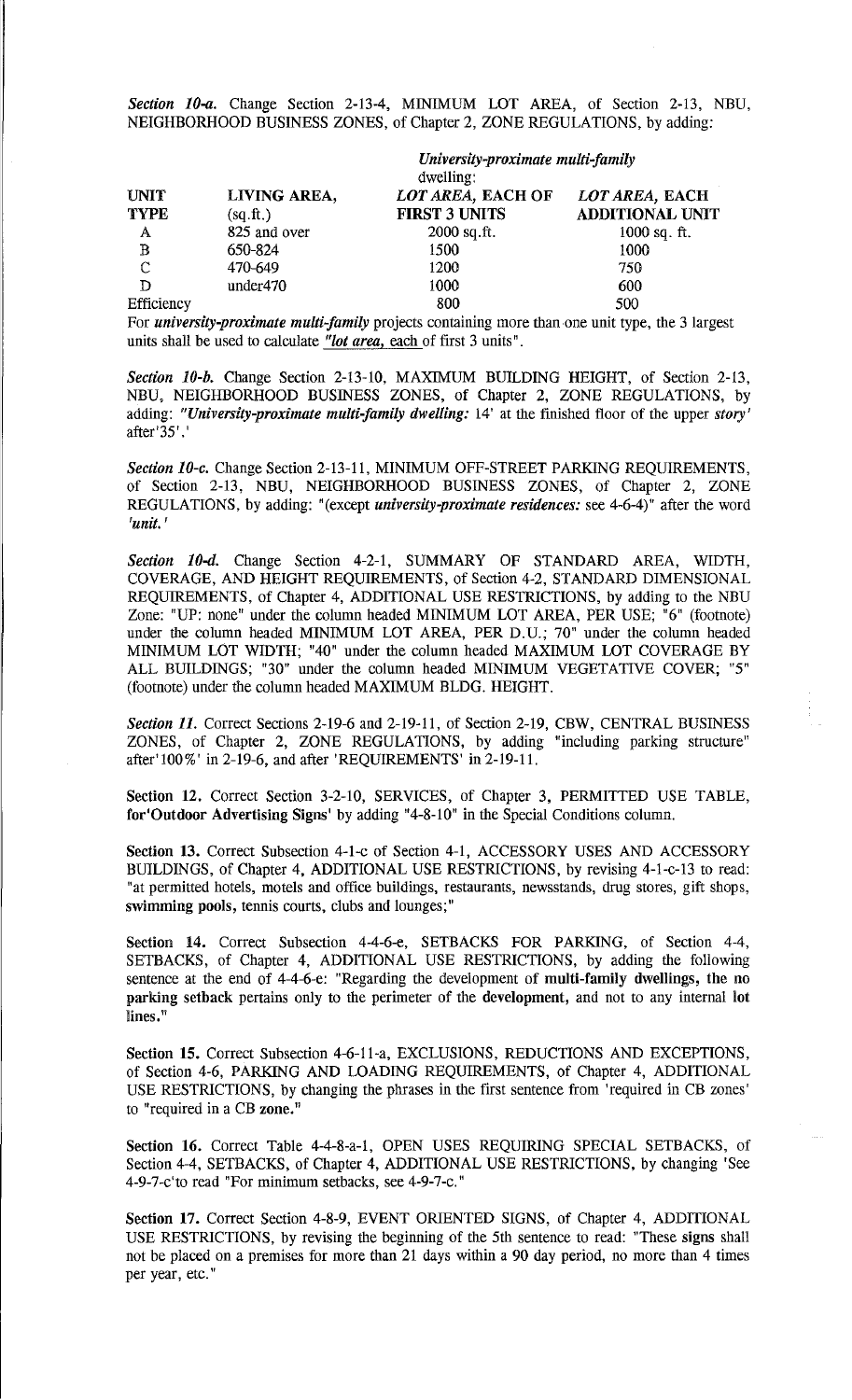Section 18. Correct Subsection 4-8-9, EVENT ORIENTED SIGNS, of Section 9, SIGNS, of Chapter 4, ADDITIONAL USE REQUIREMENTS, by adding: "(t) government authorized banners strung over public right-of-way."

Section 19. Change Subsection 4-11-1, RESIDENTIAL USES IN CENTRAL BUSINESS ZONES, of Section 4-11, MISCELLANEOUS RESTRICTIONS, of Chapter 4, ADDITIONAL USE RESTRICTIONS, to read as "Residential uses in CB and CBW zones shall be located above the non-residential ground floor, except that one handicapped accessible dwelling unit may be located on the ground floor of non-elevator buildings in addition to non-residential uses."

Section 20. Change 4-11-2-d, BOARDING, BREEDING, TRAINING AND RIDING HORSES, of 4-11 MISCELLANEOUS RESTRICTIONS, of Chapter 4, ADDITIONAL USE RESTRICTIONS, to read as "Boarding, breeding, training, and riding horses can be accessory to a residential development, if it occupies land within that development at least 5 acres in area, and is made available only to residents of that development."

Section 21. Change Subsection 4-11-4-c, MINING RECLAMATION REQUIREMENTS, of 4-11 MISCELLANEOUS RESTRICTIONS, of Chapter 4, ADDITIONAL USE RESTRICTIONS, to read as "In order to grant a special exception, the ABZA must approve the Reclamation Plan and also make it a condition of its grant, as per 6-4-4-d below. The petitioner shall record the approved Reclamation Plan in the Office of the County Recorder. The petitioner must then provide APC staff with surety in favor of Tippecanoe County in an amount equal to \$3000 per acre of land within the approved setbacks, before seeking an improvement location permit.

Section 22. Change Subsection 5-5-3-a, PERMITTED HOME OCCUPATIONS, of Section 5-5, HOME OCCUPATIONS AND RURAL HOME OCCUPATIONS, of Chapter 5, SUPPLEMENTARY REGULATIONS, by removing "and" from the end of item (10), replacing the period at the end of item (11) with a semi-colon and the word "and," then adding item (12) to read as "Individually ordered and/or customized items only (but no stock in trade)."

Section 23. Change Subsection 5-5-5-g, PERMITTED RURAL HOME OCCUPATIONS, of Section 5-5, HOME OCCUPATIONS AND RURAL HOME OCCUPATIONS, of Chapter 5, SUPPLEMENTARY REGULATIONS, so that the initial phrase reads as "Except for articles grown or crafted on the premises, etc."

Section 24. Change Subsection 5-5-6-a, PERMITTED HOME OCCUPATIONS, of Section 5-5, HOME OCCUPATIONS AND RURAL HOME OCCUPATIONS, of Chapter 5, SUPPLEMENTARY REGULATIONS, by removing "and" from the end of item (8), replacing the period at the end of item (9) with a semi-colon, then adding items as follows: "(10) Individually ordered and/or customized items only (but no stock in trade); and *[new line]* (11) Veterinary clinic or hospital." Delete item "(g) Veterinary clinic or hospital" from Subsection 5-5- 7, PROHIBITED RURAL HOME OCCUPATIONS.

Section 25. Correct Subsection D-1-2-a, CALCULATING SIGN AREA, of Appendix D-1, COMPUTING SIGN AREA PER SIGN-LOT, by changing "D-3" to "D-2."

Section 26. Correct Section D-2, CALCULATING MAXIMUM SIG, NAREA FOR A SIGN-LOT, of Appendix D-1, COMPUTING SIGN AREA PER SIGN-LOT, by adding under 'A. THE ZONAL BASE RATE IS:' "JNSTL: RES./RURAL" with a base rate of "20 sq.ft.," and by adding at the bottom under 'D.. THE FREESTANDING SIGN USE FACTOR IS:' "See 4-8-6."

Section 27. Change Section 4-9-3-a, TYPE OF BUFFERY ARD REQUIRED ALONG A LOT LINE SEPARATING A ZONE UNDERGOING DEVELOPMENT OR REDEVELOPMENT AND AN ABUTTING ZONE, of Section 4-9, BUFFERYARDS AND OTHER BUFFERING REQUIREMENTS, of Chapter 4, ADDITIONAL USE RESTRICTIONS, by adding a new heading in the left hand column: *"ZONE* IN WHICH MINIW AREHOUSE OR SELF STORAGE WAREHOUSE IS BEING DEVELOPED" with "NB GB II I2 13 A" under that column heading; and, adding a "B" under the column headed ZONE ABUTTING NEW DEVELOPMENT OR REDEVELOPMENT, RI RIA RIB RIU RIZ R2 R2U R3 R3W R4W PDRS MR NBU.

Section 28. Change Section 3-2-6, TRANSPORTATION, COMMUNICATIONS, ELECTRIC, GAS AND SANITARY SERVICES, of chapter 3, PERMITTED USE TABLE, for '4225 Miniwarehouse and self storage warehousing' by adding "4-9-3-a" in the Special Conditions column.